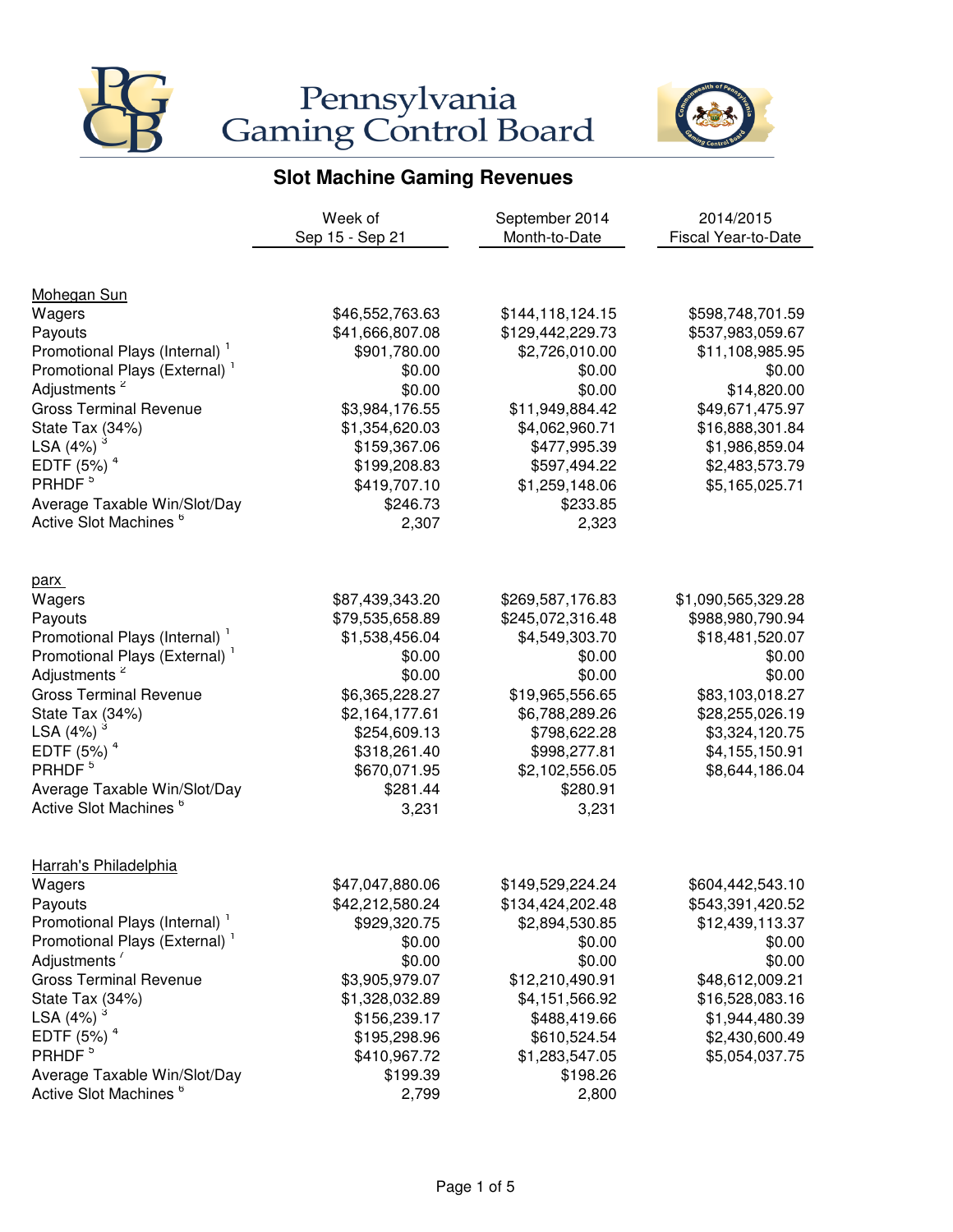



|                                           | Week of         | September 2014             | 2014/2015           |
|-------------------------------------------|-----------------|----------------------------|---------------------|
|                                           | Sep 15 - Sep 21 | Month-to-Date              | Fiscal Year-to-Date |
|                                           |                 |                            |                     |
| Presque Isle                              |                 |                            |                     |
| Wagers                                    | \$29,556,031.84 | \$91,527,690.99            | \$377,295,947.01    |
| Payouts                                   | \$26,445,846.85 | \$81,969,535.02            | \$337,922,095.65    |
| Promotional Plays (Internal)              | \$794,297.77    | \$2,386,801.65             | \$9,752,545.29      |
| Promotional Plays (External) <sup>1</sup> | \$0.00          | \$0.00                     | \$0.00              |
| Adjustments <sup>2</sup>                  | \$1,580.00      | \$4,770.00                 | \$11,490.00         |
| <b>Gross Terminal Revenue</b>             | \$2,317,467.22  | \$7,176,124.32             | \$29,632,796.07     |
| State Tax (34%)                           | \$787,938.86    | \$2,439,882.26             | \$10,075,150.69     |
| LSA (4%)                                  | \$92,698.70     | \$287,044.98               | \$1,185,311.88      |
| EDTF $(5%)$ <sup>4</sup>                  | \$115,873.37    | \$358,806.24               | \$1,481,639.83      |
| PRHDF <sup>5</sup>                        | \$244,238.60    | \$756,193.70               | \$3,082,258.49      |
| Average Taxable Win/Slot/Day              | \$192.48        | \$189.74                   |                     |
| Active Slot Machines <sup>6</sup>         | 1,720           | 1,719                      |                     |
| The Meadows                               |                 |                            |                     |
| Wagers                                    | \$49,891,248.17 | \$158,643,012.08           | \$658,226,323.72    |
| Payouts                                   | \$46,209,622.79 | \$146,795,827.40           | \$607,027,174.99    |
| Promotional Plays (Internal) <sup>1</sup> | \$0.00          | \$0.00                     | \$0.00              |
| Promotional Plays (External) <sup>1</sup> | \$1,288,260.61  | \$4,119,069.14             | \$15,647,461.29     |
| Adjustments <sup>2</sup>                  | \$0.00          | \$0.00                     | \$0.00              |
| <b>Gross Terminal Revenue</b>             | \$3,681,625.38  | \$11,847,184.68            | \$51,199,148.73     |
| State Tax (34%)                           | \$1,251,752.63  | \$4,028,042.79             | \$17,407,710.57     |
| LSA $(4%)$ <sup>3</sup>                   | \$147,265.02    | \$473,887.39               | \$2,047,965.98      |
| EDTF $(5%)4$                              | \$184,081.27    | \$592,359.25               | \$2,559,957.43      |
| PRHDF <sup>5</sup>                        | \$388,476.15    |                            | \$5,332,314.37      |
| Average Taxable Win/Slot/Day              | \$162.28        | \$1,249,547.66<br>\$166.05 |                     |
| Active Slot Machines <sup>6</sup>         |                 | 3,243                      |                     |
|                                           | 3,241           |                            |                     |
| <b>Mount Airy</b>                         |                 |                            |                     |
| Wagers                                    | \$34,510,098.55 | \$108,387,296.33           | \$457,084,814.79    |
| Payouts                                   | \$31,035,763.92 | \$97,610,562.51            | \$411,011,078.82    |
| Promotional Plays (Internal) <sup>1</sup> | \$867,229.95    | \$2,608,383.55             | \$10,240,773.95     |
| Promotional Plays (External) <sup>1</sup> | \$0.00          | \$0.00                     | \$0.00              |
| Adjustments <sup>2</sup>                  | \$0.00          | \$0.00                     | \$0.00              |
| <b>Gross Terminal Revenue</b>             | \$2,607,104.68  | \$8,168,350.27             | \$35,832,962.02     |
| State Tax (34%)                           | \$886,415.60    | \$2,777,239.10             | \$12,183,207.11     |
| LSA $(4%)$ <sup>3</sup>                   | \$104,284.19    | \$326,734.00               | \$1,433,318.47      |
| EDTF $(5%)4$                              | \$130,355.24    | \$408,417.52               | \$1,791,648.12      |
| PRHDF <sup>5</sup>                        | \$273,582.26    | \$857,500.36               | \$3,720,511.13      |
| Average Taxable Win/Slot/Day              | \$199.27        | \$198.66                   |                     |
| Active Slot Machines <sup>6</sup>         | 1,869           | 1,869                      |                     |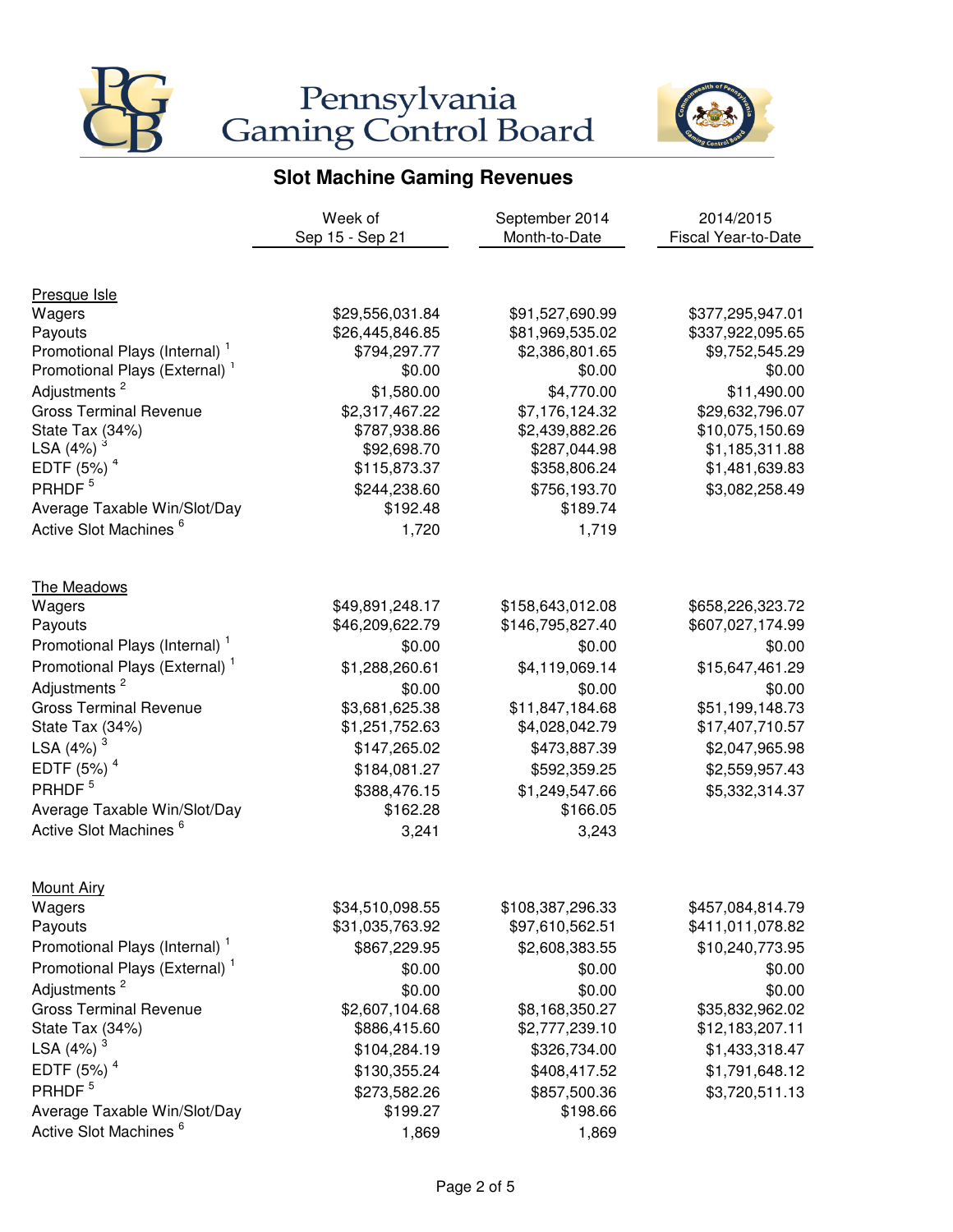



|                                           | Week of         | September 2014   | 2014/2015                  |
|-------------------------------------------|-----------------|------------------|----------------------------|
|                                           | Sep 15 - Sep 21 | Month-to-Date    | <b>Fiscal Year-to-Date</b> |
|                                           |                 |                  |                            |
| <b>Penn National</b>                      |                 |                  |                            |
| Wagers                                    | \$40,881,044.08 | \$126,487,542.48 | \$515,587,693.65           |
| Payouts                                   | \$36,369,541.49 | \$112,643,763.86 | \$459,273,337.48           |
| Promotional Plays (Internal) <sup>1</sup> | \$469,216.40    | \$1,578,528.24   | \$6,573,655.50             |
| Promotional Plays (External) <sup>1</sup> | \$0.00          | \$0.00           | \$0.00                     |
| Adjustments <sup>2</sup>                  | \$0.00          | \$0.00           | \$0.00                     |
| <b>Gross Terminal Revenue</b>             | \$4,042,286.19  | \$12,265,250.38  | \$49,740,700.67            |
| State Tax (34%)                           | \$1,374,377.30  | \$4,170,185.13   | \$16,911,838.22            |
| LSA (4%)                                  | \$161,691.46    | \$490,610.02     | \$1,989,628.03             |
| EDTF $(5%)$ <sup>4</sup>                  | \$202,114.32    | \$613,262.53     | \$2,487,035.03             |
| PRHDF <sup>5</sup>                        | \$428,073.36    | \$1,296,538.65   | \$5,182,923.43             |
| Average Taxable Win/Slot/Day              | \$237.35        | \$229.15         |                            |
| Active Slot Machines <sup>6</sup>         | 2,433           | 2,433            |                            |
| Sands Bethlehem                           |                 |                  |                            |
| Wagers                                    | \$79,443,816.59 | \$239,248,615.62 | \$978,244,374.79           |
| Payouts                                   | \$71,677,204.16 | \$215,384,143.40 | \$878,394,238.40           |
| Promotional Plays (Internal) <sup>1</sup> | \$2,952,714.00  | \$8,747,254.89   | \$34,405,517.05            |
| Promotional Plays (External) <sup>1</sup> | \$0.00          | \$0.00           | \$0.00                     |
| Adjustments <sup>2</sup>                  | \$0.00          | \$0.00           | \$0.00                     |
| <b>Gross Terminal Revenue</b>             | \$4,813,898.43  | \$15,117,217.33  | \$65,444,619.34            |
| State Tax (34%)                           | \$1,636,725.47  | \$5,139,853.88   | \$22,251,170.54            |
| LSA (4%)                                  | \$192,555.93    | \$604,688.69     | \$2,617,784.77             |
| EDTF $(5%)$ <sup>4</sup>                  | \$240,694.93    | \$755,860.87     | \$3,272,231.01             |
| PRHDF <sup>5</sup>                        | \$504,035.01    | \$1,581,074.66   | \$6,769,890.37             |
| Average Taxable Win/Slot/Day              | \$228.20        | \$228.04         |                            |
| Active Slot Machines <sup>6</sup>         |                 |                  |                            |
|                                           | 3,014           | 3,013            |                            |
| <b>Rivers</b>                             |                 |                  |                            |
| Wagers                                    | \$57,214,841.83 | \$182,888,918.42 | \$759,412,361.99           |
| Payouts                                   | \$51,138,343.46 | \$164,047,374.87 | \$680,839,432.20           |
| Promotional Plays (Internal) <sup>1</sup> | \$1,180,292.97  | \$3,652,434.77   | \$14,351,270.58            |
| Promotional Plays (External) <sup>1</sup> | \$0.00          | \$0.00           | \$0.00                     |
| Adjustments <sup>2</sup>                  | \$0.00          | \$0.00           | \$0.00                     |
| <b>Gross Terminal Revenue</b>             | \$4,896,205.40  | \$15,189,108.78  | \$64,221,659.21            |
| State Tax (34%)                           | \$1,664,709.85  | \$5,164,296.99   | \$21,835,364.18            |
| LSA $(4%)$ <sup>3</sup>                   | \$195,848.21    | \$607,564.35     | \$2,568,866.35             |
| EDTF $(5%)$ <sup>4</sup>                  | \$244,810.27    | \$759,455.44     | \$3,211,082.96             |
| PRHDF <sup>5</sup>                        | \$514,831.17    | \$1,596,336.63   | \$6,660,769.96             |
| Average Taxable Win/Slot/Day              | \$234.75        | \$231.67         |                            |
| Active Slot Machines <sup>6</sup>         | 2,980           | 2,980            |                            |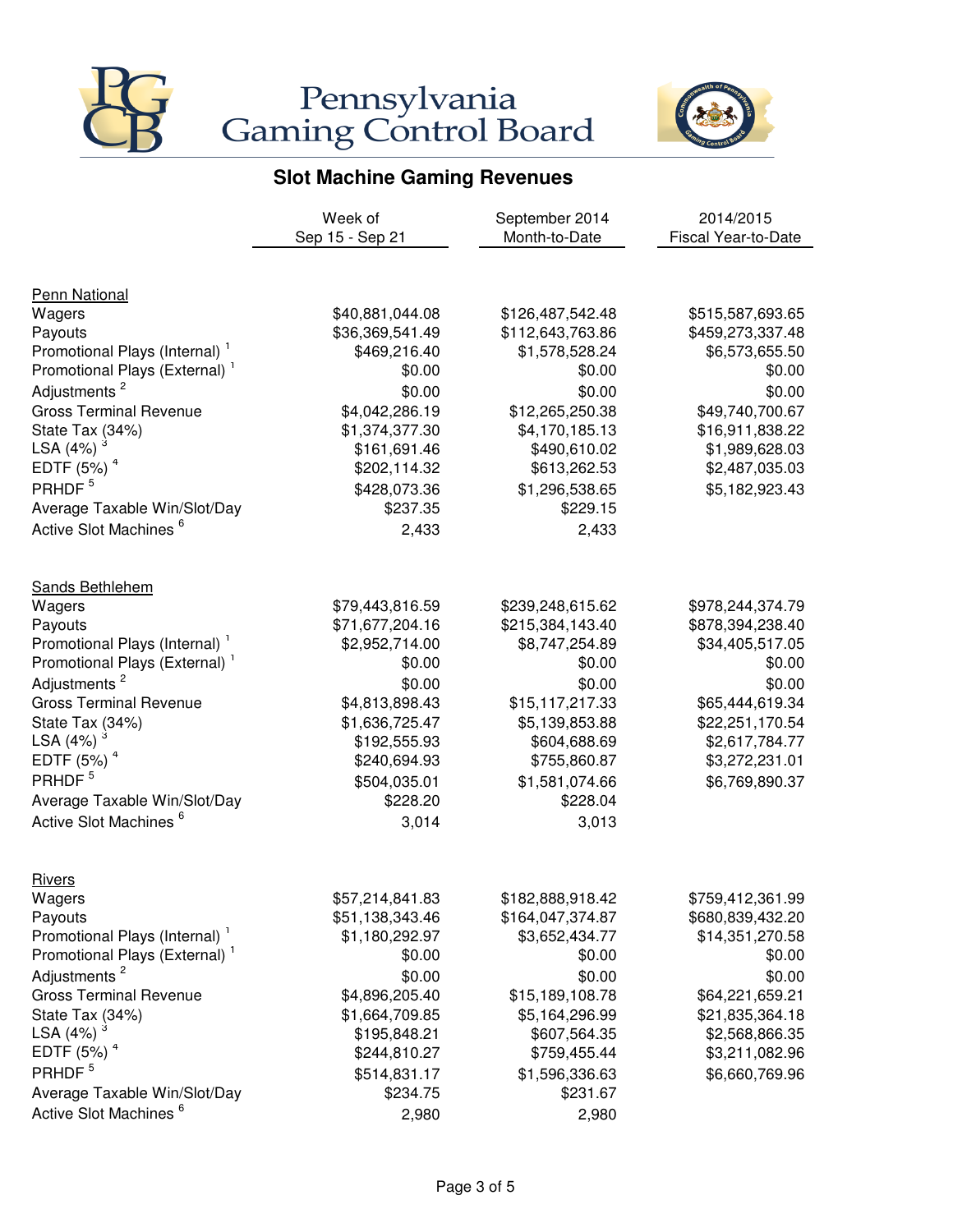



|                                           | Week of         | September 2014   | 2014/2015           |
|-------------------------------------------|-----------------|------------------|---------------------|
|                                           | Sep 15 - Sep 21 | Month-to-Date    | Fiscal Year-to-Date |
|                                           |                 |                  |                     |
| <b>SugarHouse</b>                         |                 |                  |                     |
| Wagers                                    | \$34,364,395.98 | \$105,773,175.05 | \$442,855,770.20    |
| Payouts                                   | \$30,800,283.61 | \$94,741,185.17  | \$396,583,345.34    |
| Promotional Plays (Internal) <sup>1</sup> | \$489,211.44    | \$1,481,718.70   | \$6,811,781.37      |
| Promotional Plays (External) <sup>1</sup> | \$0.00          | \$0.00           | \$0.00              |
| Adjustments <sup>2</sup>                  | \$0.00          | \$0.00           | \$0.00              |
| <b>Gross Terminal Revenue</b>             | \$3,074,900.93  | \$9,550,271.18   | \$39,460,643.49     |
| State Tax (34%)                           | \$1,045,466.32  | \$3,247,092.20   | \$13,416,618.77     |
| LSA (4%)                                  | \$122,996.03    | \$382,010.84     | \$1,578,425.77      |
| EDTF $(5%)$ <sup>4</sup>                  | \$153,745.05    | \$477,513.54     | \$1,973,032.15      |
| PRHDF <sup>5</sup>                        | \$323,353.20    | \$1,004,145.06   | \$4,096,157.08      |
| Average Taxable Win/Slot/Day              | \$273.52        | \$270.33         |                     |
| Active Slot Machines <sup>6</sup>         | 1,606           | 1,606            |                     |
| <b>Valley Forge</b>                       |                 |                  |                     |
| Wagers                                    | \$18,610,775.16 | \$55,275,929.29  | \$220,903,453.06    |
| Payouts                                   | \$16,886,253.44 | \$49,928,035.29  | \$198,822,788.22    |
| Promotional Plays (Internal) <sup>1</sup> | \$415,446.85    | \$1,436,328.04   | \$5,293,690.42      |
| Promotional Plays (External) <sup>1</sup> | \$0.00          | \$0.00           | \$0.00              |
| Adjustments <sup>2</sup>                  | \$0.00          | \$0.00           | \$0.00              |
| <b>Gross Terminal Revenue</b>             | \$1,309,074.87  | \$3,911,565.96   | \$16,786,974.42     |
| State Tax (34%)                           | \$445,085.45    | \$1,329,932.43   | \$5,707,571.31      |
| LSA (4%)                                  | \$52,362.99     | \$156,462.62     | \$671,478.96        |
| EDTF $(5%)$ <sup>4</sup>                  | \$65,453.75     | \$195,578.31     | \$839,348.75        |
| PRHDF <sup>5</sup>                        | \$137,834.33    | \$411,468.09     | \$1,742,351.41      |
| Average Taxable Win/Slot/Day              | \$311.68        | \$296.33         |                     |
| Active Slot Machines <sup>6</sup>         | 600             | 600              |                     |
|                                           |                 |                  |                     |
| Nemacolin                                 |                 |                  |                     |
| Wagers                                    | \$7,924,962.70  | \$26,533,363.97  | \$101,331,162.97    |
| Payouts                                   | \$7,167,122.17  | \$24,187,522.82  | \$92,085,177.14     |
| Promotional Plays (Internal) <sup>1</sup> | \$205,129.01    | \$666,544.48     | \$2,497,943.79      |
| Promotional Plays (External) <sup>1</sup> | \$0.00          | \$0.00           | \$0.00              |
| Adjustments <sup>2</sup>                  | \$0.00          | \$0.00           | \$0.00              |
| <b>Gross Terminal Revenue</b>             | \$552,711.52    | \$1,679,296.67   | \$6,748,042.04      |
| State Tax (34%)                           | \$187,921.92    | \$570,960.88     | \$2,294,334.29      |
| LSA (4%)                                  | \$22,108.46     | \$67,171.89      | \$269,921.72        |
| EDTF $(5%)$ <sup>4</sup>                  | \$27,635.57     | \$83,964.81      | \$337,402.07        |
| PRHDF <sup>5</sup>                        | \$58,246.38     | \$176,552.48     | \$702,221.15        |
| Average Taxable Win/Slot/Day              | \$135.67        | \$131.15         |                     |
| Active Slot Machines <sup>6</sup>         | 582             | 582              |                     |